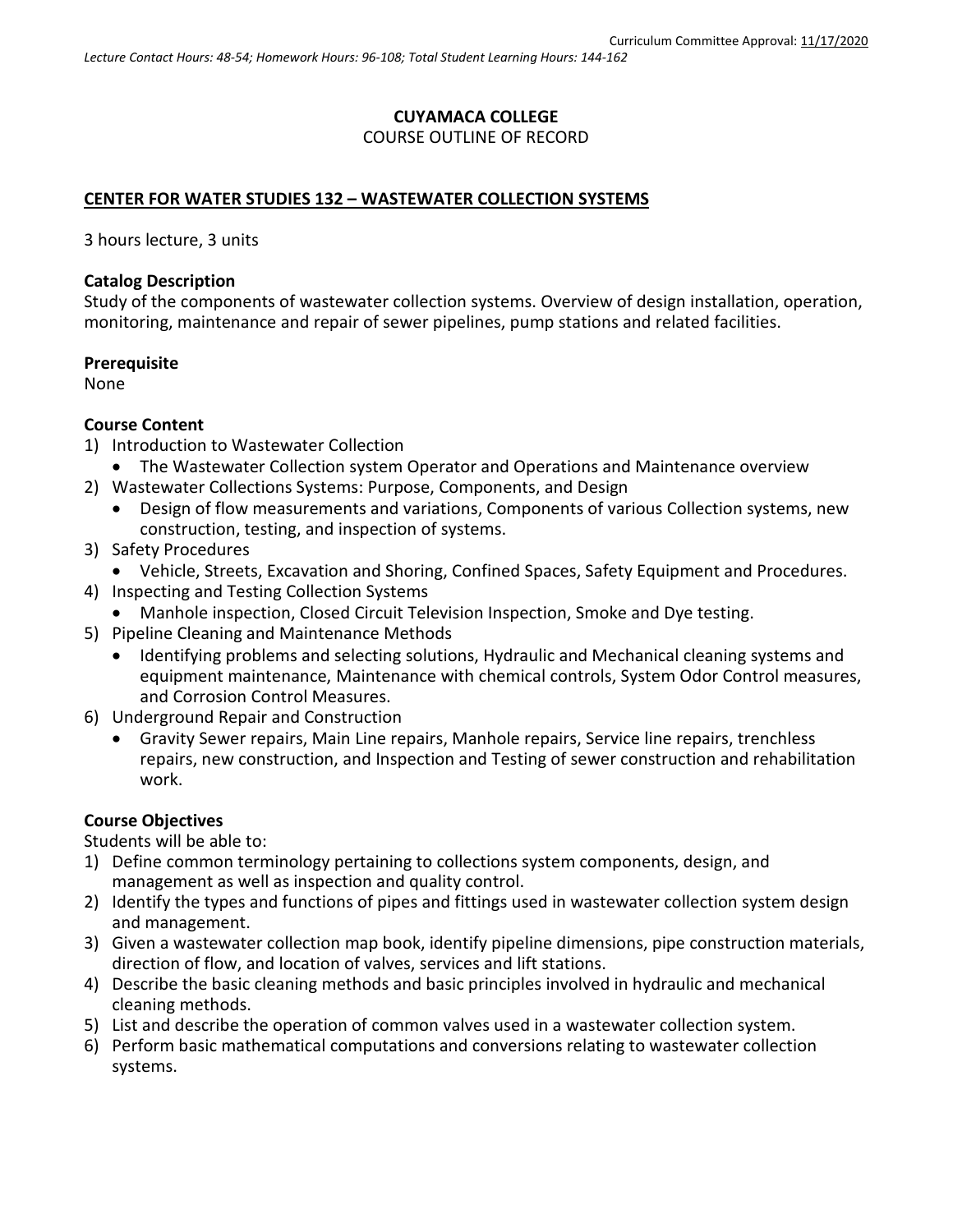# **Method of Evaluation**

A grading system will be established by the instructor and implemented uniformly. Grades will be based on demonstrated proficiency in subject matter determined by multiple measurements for evaluation, one of which must be essay exams, skills demonstration or, where appropriate, the symbol system.

- 1) Projects, writing assignments and/or exams/quizzes which measure students' ability to compare and contrast components of wastewater collections systems including design, installation, operation, monitoring, and maintenance and repair.
- 2) Tests and/or writing assignments which measure students' ability to demonstrate familiarity and knowledge of wastewater collection system operations.
- 3) Projects and assignments utilizing the Field Operations Skills Yard

### **Special Materials Required of Student**

None

### **Minimum Instructional Facilities**

Smart classroom

### **Method of Instruction**

- 1) Lecture and discussion
- 2) Multimedia presentations
- 3) Field trips
- 4) Demonstrations utilizing the Field Operations Skills Yard

### **Out-of-Class Assignments**

- 1) Reading assignments
- 2) Writing assignments

#### **Texts and References**

- 1) Required (representative example): Kerri, Kenneth. *Operation and Maintenance of Wastewater Collection Systems, Volume I*. 8th edition. California State University, 2018.
- 2) Supplemental: None

#### **Exit Skills**

Students having successfully completed this course exit with the following skills, competencies and/or knowledge:

- 1) Understand terminology common to collection system design, components, operation, inspection and testing.
- 2) Identify the types and uses of pipes, fittings, and appurtenant structures commonly used in a wastewater collection system.
- 3) Describe in detail procedures and methods utilized in the field for shoring, backfill, and compaction.
- 4) Describe the basic cleaning methods and basic principles involved in hydraulic and mechanical cleaning operations.
- 5) List and describe the operation of common valves used in a wastewater collection system.
- 6) Perform basic mathematical computations and conversions relating to wastewater collection systems.

# **Student Learning Outcomes**

Upon successful completion of this course, students will be able to:

- 1) Explain the operation and design of a Collection System and describe the work performed by a wastewater Collection Systems Operator.
- 2) Explain the practice of working safely with vehicles, Confined Spaces, around traffic construction, and the methods used to inspect and test Collections System piping and appurtenances for maintenance problems.